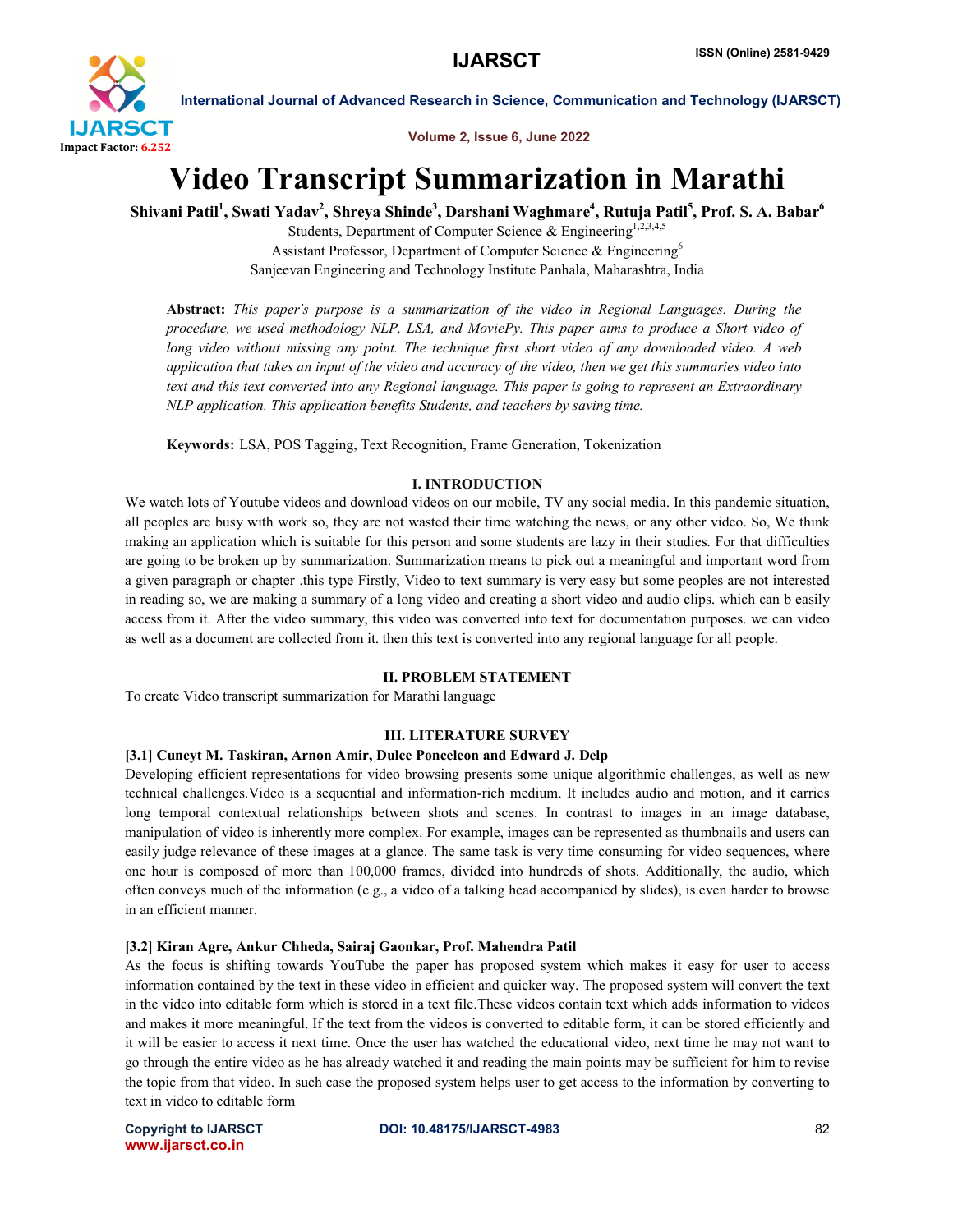

### Volume 2, Issue 6, June 2022

# [3.3] Abhay Adapanawar, Anita Garje, Paurnima Thakare, Prajakta Gundawaz, Priyanka Kulkarni

People of different linguistic background could not able tointeract with each other. This concept of translation will helppeople to communicate comfortably. Also it will help to fill communication gap between two linguistically different back-grounds. It will help to the people in the villages, who have taken education of English.Marathi is one of the richest languages among all the languages exist in the world and one of the largely spoken languages in the world. More than 72 million people speak in Marathi as their native language. It is ranked 19th, based on the number of speakers .Marathi is the mother language of India and also a large number of people in southern area of India(Maharashtra) speak and write in Marathi.

# [3.4] Mr. S. B. Chaudhari

Marathi is the one of popular language in India, Basically from Maharashtra i.e. Mother tongue of state Maharashtra. More than 80% peoples speak this language as their mother tongue. This Language is written from left to right, top to bottom of page. The Marathi words id akin to Sanskrit like mahina " as a maas" and "navin" as a nava". The different linguistic people could not able to interact with other language but they will not able to understand. This concept of translation will helps people to communicate. Also help to fill gap between communications of different linguistic people. It will also helpful who have taken education in English but poor knowledge of Marathi.

### IV. PROPOSED SYSTEM

The main idea of the proposed system is that we are going to summarize the video into Marathi text. First step is, the video is converted into frames. At regular time interval the frames are generated so that text in the successive frame is not repeated very often. These frames can be saved in any image format. After that, Text Recognization and Text Extraction applied on every frame .This process gives a summarised video and Translation process is applied on this video and then it will produce the output.

# V. METHODOLOGY

For the summarization of the video have strong technical knowledge of NLP. Summarization of text to text is easier because in this audio is not important. but video to video summarization audio is very important. we can't pause or neglect any word in the video.



www.ijarsct.co.in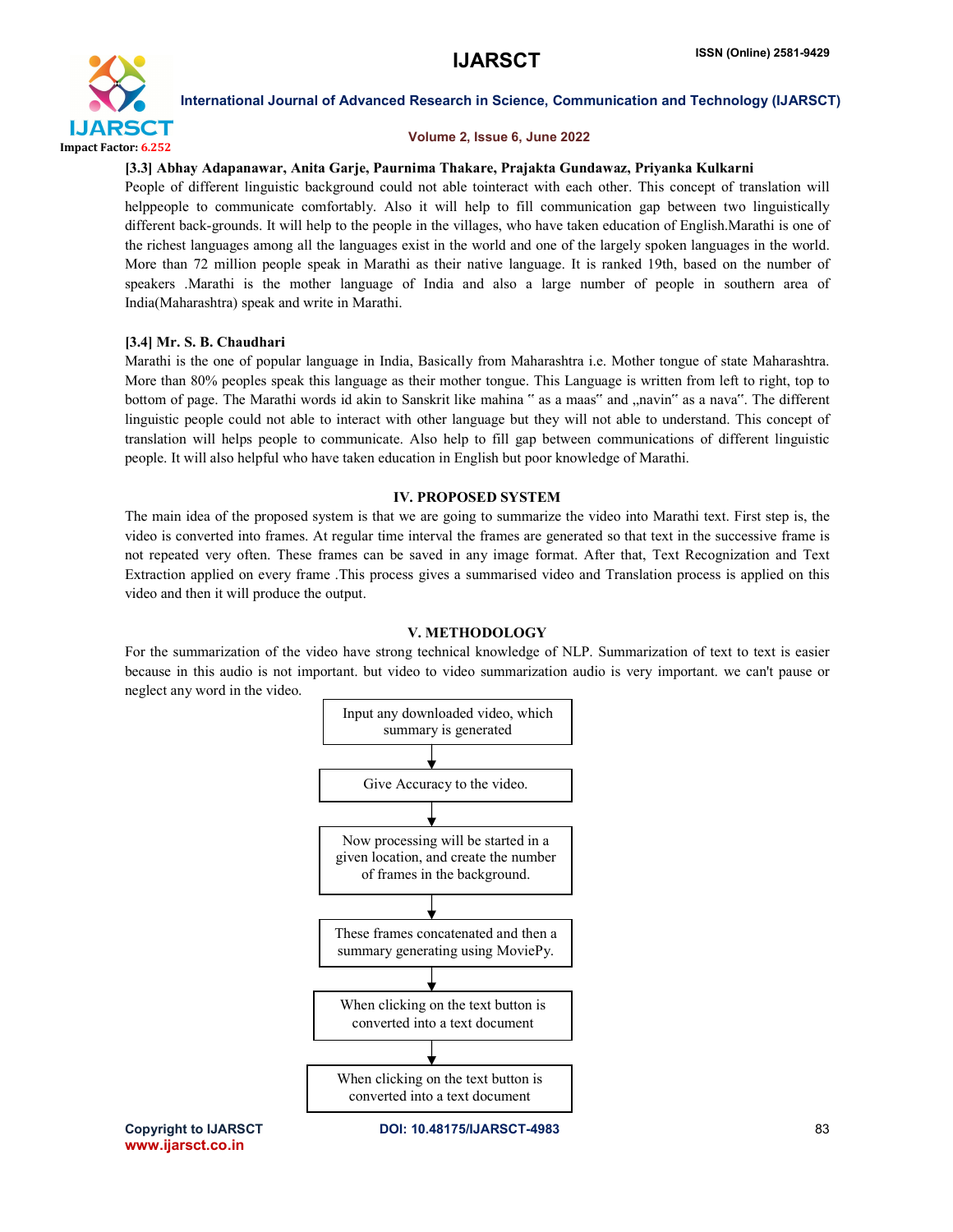

#### Volume 2, Issue 6, June 2022

# 5.1 LSA Algorithm

Latent Semantic Analysis is an algebraic statistical method that extracts the meaning of the words and the similarity of the sentence using the information about the usage of words in the context. find out the proper meaning of the word in sentences.

# 5.2 Video Skimming

Video skimming is used for segmentation. In the video find which word is repeated mostly that word will be important and find the unwanted words in the video.



### 5.3 Frame Generation

In this step, the video is converted into frames. Frames are images of a particular time in avideo. At regular time intervals, the frames are generated so that text in the successive frame is not repeated very often. These frames can be saved in any image format.



### 5.4 Text Recognition

This step is applied to every frame. In this step, the text region is detected using an algorithm described in the next part. The detected text regions are then refined to increase the efficiency of extracting text.



Fig. Text Recognition

www.ijarsct.co.in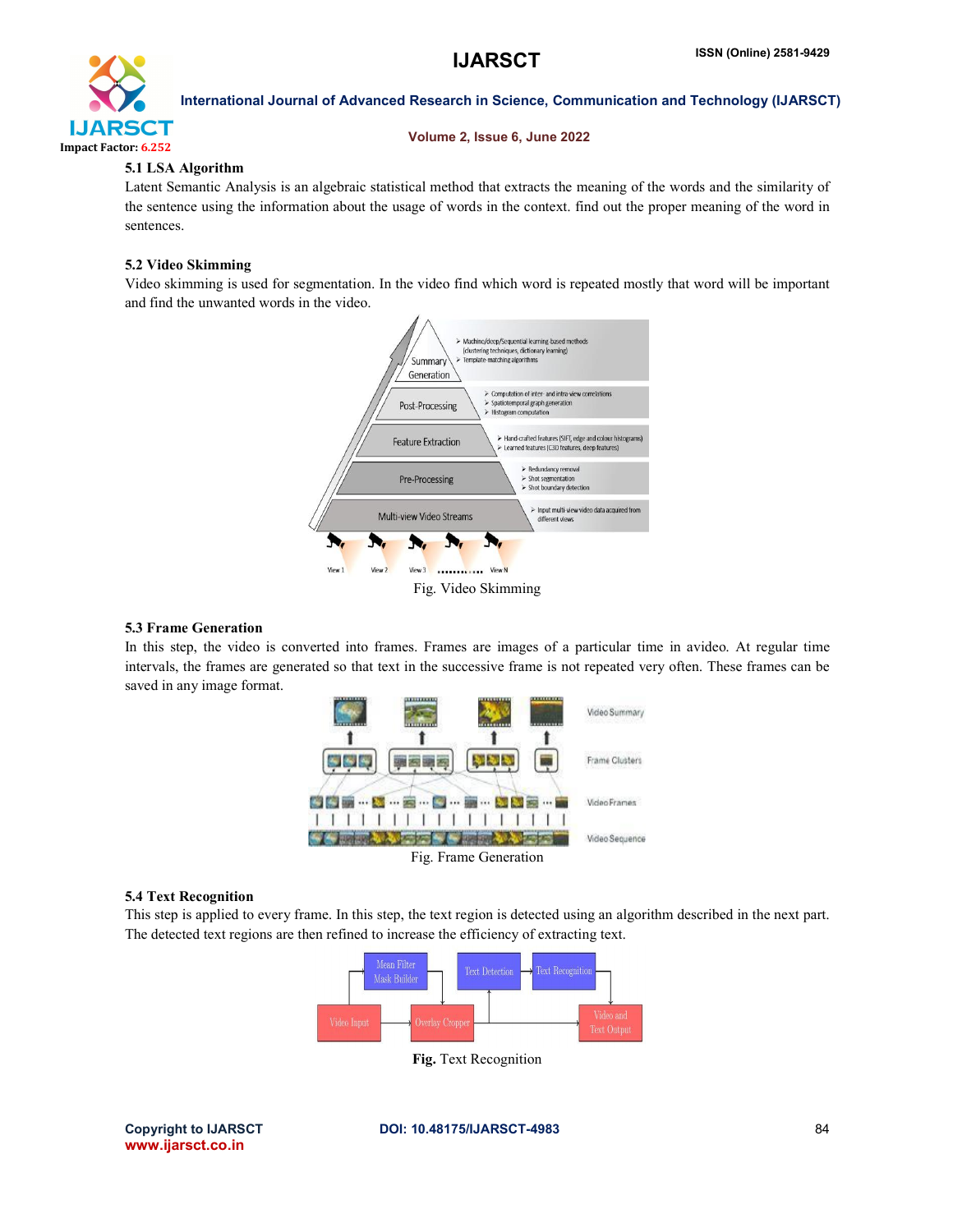

#### Volume 2, Issue 6, June 2022



Figure: System Architecture

#### VI. MODULE

#### 6.1Video to Video Summary

In this module, we create a short video summary of a long video. this is important for those people which are saving their time by watching a video. when we input the video processing will be started and the video is divided into frames and then we concatenate these frames into a single video.

#### 6.2 Video to Text

For the students, a document file is important because always we can't access the video and write our notes for that purpose we are creating a text of that video. This text summary is saved in a word file. This text is in the English language which is understood by all people.

#### 6.3 English to Regional Language

Some people did not understand the English language they only understood their regional language for that purpose we converted this English text into any regional language. For example, Marathi Hindi, Urdu, Bengali, Telugu

#### VII. CONCLUSION

In this paper, we purpose to convert long video summaries into video and audio. Then this video is converted into text and then regional language. For that, we used python different Libraries. Our purpose is to develop students by using our project and approach to the student on an online learning system. Because people conclude that mobile learning is harmful to the student. Saving the time for busy people and students .

#### **REFERENCES**

- [1]. Automated Video Summarization Using Speech Transcripts Cuneyt M. Taskiran, Arnon Amir, Dulce Ponceleon, and Edward J. Delp
- [2]. M. G. Christel, M. A. Smith, R. Taylor, and D. B. Winker, "Evolving video skims into useful multimedia abstractions," Proceedings of the ACM Computer-Human Interface Conference (CHI'98), April 18-23 1998, Los Angeles, CA, pp. 171–178
- [3]. S. Srinivasan, D. Ponceleon, A. Amir, B. Blanchard, and D. Petkovic, "Engineering the web for multimedia," Proceeding of the Web Engineering Workshop (WEBE), WWW-9, May 15-19 2000, Amsterdam, Netherlands.
- [4]. S. Archana AB, Sunitha. C ,"An Overview on Document Summarization Techniques" ,International Journal on Advanced Computer Theory and Engineering (IJACTE) ,ISSN (Print) : 2319 ˝U 2526, Volume-1, Issue-2, 2013 .
- [5]. Rafael Ferreira ,Luciano de Souza Cabral ,Rafael DueireLins ,Gabriel Pereira e Silva ,Fred Freitas ,George D.C. Cavalcanti ,Luciano Favaro , "Assessing sentence scoring techniques for extractive text summarization ",Expert Systems with Applications 40 (2013) 5755-5764 ,2013 Elsevier .
- [6]. L. Suanmali , N. Salim and M.S. Binwahlan,"Fuzzy Logic Based Method for Improving Text Summarization" , International Journal of Computer Science and Information Security, 2009, Vol. 2, No.

www.ijarsct.co.in